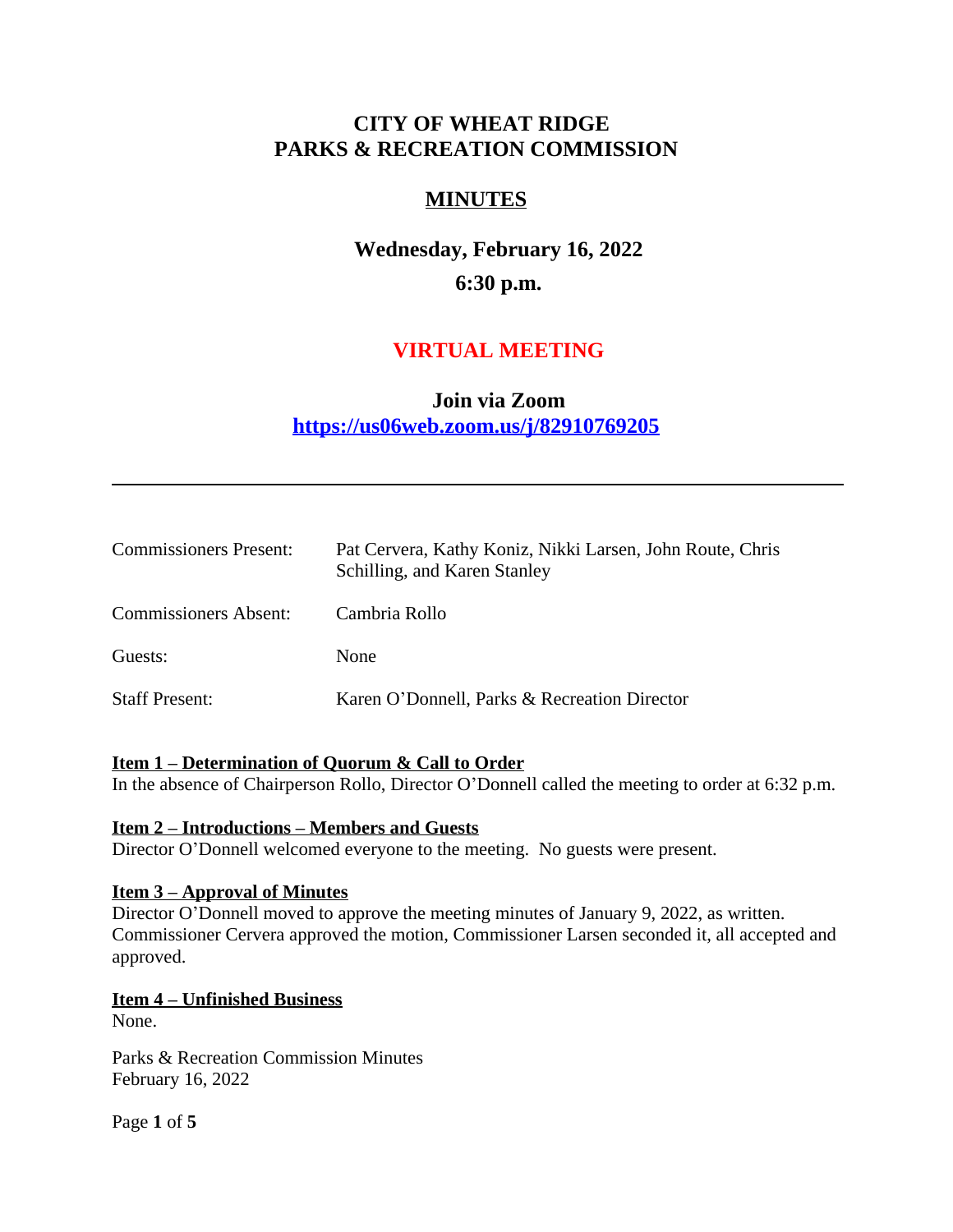#### **Item 5 – New Business**

# **Upcoming City Council Meeting - Parks and Recreation Items**

#### *February 28th – appointment of new board/commission members*

Director O'Donnell reported that one new commission member has recently been appointed, possibly two. They will be introduced at the March meeting. The director and Chair Rollo will be meeting to discuss how to improve the onboard process for new commission members.

Director O'Donnell stated this item was not on the agenda, but they recently received approval for a Jefferson County Open Space grant agreement. For Clear Creek Trail, they have received \$196,000 for improvements and that's a 50% match. They will do 25% if it's a local grant and if it has a regional impact, they'll do 50%. Some of the renovations would incorporate taking three segments of the trail that are currently asphalt and changing those over to concrete. This would also include adding some safety signage/elements for improving that area. In May 2021, we had a group from the Sustainable Wheat Ridge Transportation Subcommittee do a presentation and they discussed at that meeting having more signage regarding this program as well.

 *Future unscheduled items: approval of contract for Open Space Management Plan & The Green at 38th*

Director O'Donnell discussed another item that just took place and not on the agenda was an Open Space Management Plan contract. They have received proposals from five different organizations that will be reviewed by the subcommittee. They will be meeting on Tuesday to go through the scores and move forward with whether they want to proceed with conducting interviews or if there's a clear winner regarding the submissions.

The Green at 38<sup>th</sup> is now in the hands of the school district. They stated that they will need to figure out what their funding and timeline commitments are before they can move forward. For example, the parking lot portion would have to happen in the summer, so that would be the summer of 2023 because there is not enough time to get through the design at this point. So, we are waiting for their final commitment from the school district before we can move forward with presenting ideas to City Council to create a final design. Updates will be provided when more information becomes available.

# **Parks, Forestry & Open Space Update (Zach Lovato, Manager of Parks, Forestry & Open Space)**

Director O'Donnell reported that Zach Lovato was not able to join the meeting but hopefully will do so for the meeting next month to provide updates.

Parks & Recreation Commission Minutes February 16, 2022 Prospect Park is 20% completed regarding the renovations. With weather delays, the plan to open on March 1 was not possible but will open in a month for athletics; will have to find other soccer practice fields but that should not be a problem. Also, with all the renovations taking place, it will be difficult moving baseball elsewhere, but that issue is being worked on.

Page **2** of **5**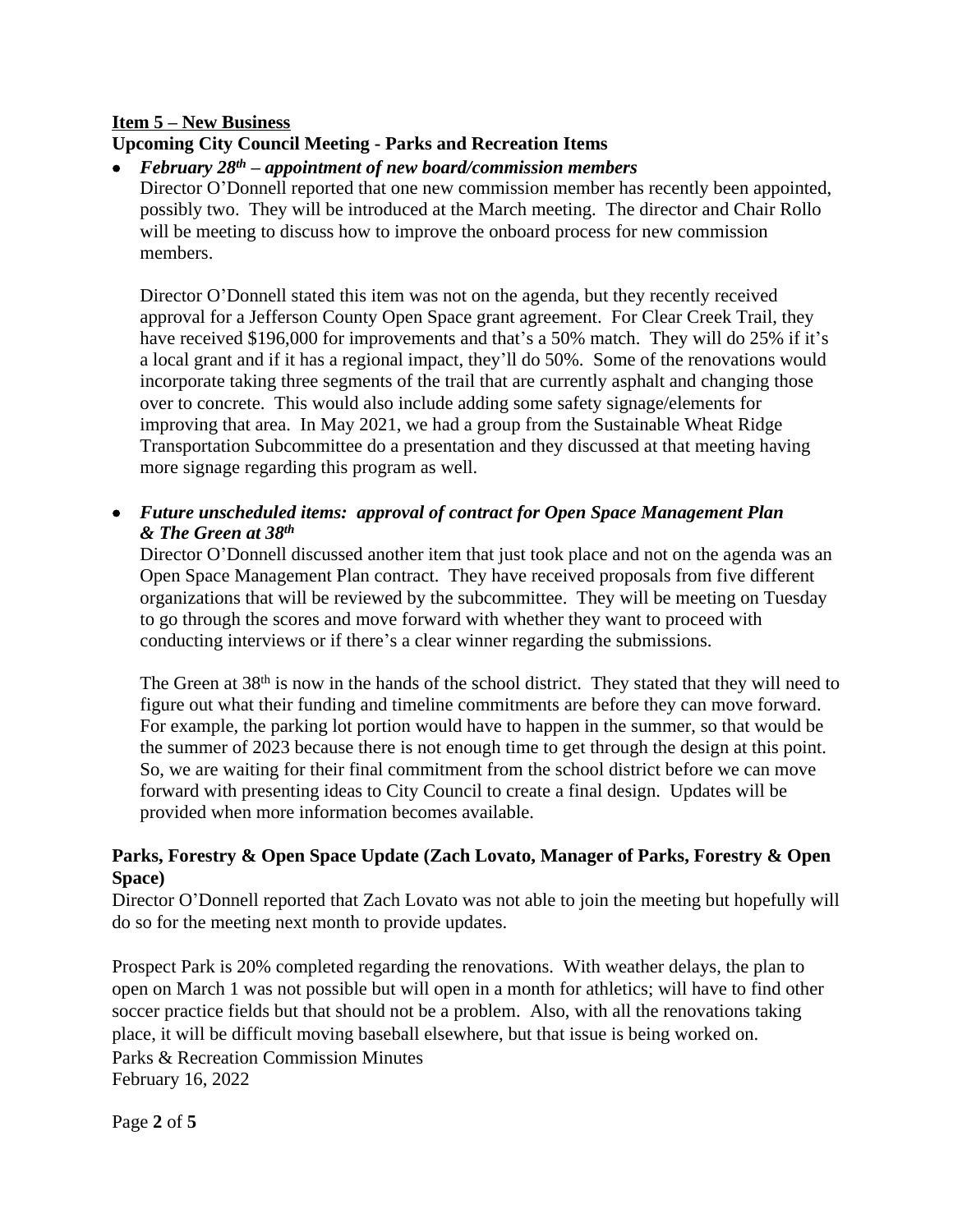#### **Prospect Park, Open Space Management Plan, Nature Play Area, Disc Golf, etc.**

Director O'Donnell stated that Zach Lovato can provide an update next month on the Nature Play Area as there were questions about it at the last meeting.

Regarding Disc Golf, we are working through a contract with the city attorney right now to see if we can proceed accordingly with the individual that wants to make the donation. The city was trying to work through the contract where that individual would be responsible for the construction installation, repairs, and replacements over time. The attorney indicated the best solution would be if we took over that element of it because it is not feasible to have a private entity owning and operating something on public property. So, given this, it is best that we move forward in accepting the donation and the initial construction. Then we will manage it from there which is fine as it will be a small cost for repairs and replacement of those items as needed.

# **Item 6 – Staff Updates**

# **Public Art Update**

Director O'Donnell discussed the Clear Creek Crossing art piece. The artist, Tiimo Mang, is now under contract and will be doing the art piece which is named Agrarian Calling. The artwork will be a tall piece that resembles a silo with steel pieces hanging down and will act as a wind chime. It will be located in a place where people can sit, reflect and will be interactive. For people that have a visual impairment, they can still enjoy that piece of art because it will have sound elements. There will be the visual elements if a person is hearing impaired and will also have the ability to make the piece accessible so anyone can enjoy it. Also, if there is any interest to be on a Public Art Selection Committee, to let her know. They just formed the committee for the Wadsworth Widening project.

In addition, there is a person that would like to donate a piece of art to the city. According to their Public Art Management Plan, this would have to go through a Public Art Acquisition Committee to review the proposal. Then they would have the Cultural Commission make a determination. The director stated that she is interested in taking on this venture and if anyone else is interested, to let her know. Commissioner Cervera volunteered, and they will obtain additional people from other groups in the community to select a committee.

# **Land Acknowledgement**

Director O'Donnell discussed this topic and would like to form a committee to work on a plan and will also be reaching out to organizations for any interest as well. Commissioners Larsen and Stanley volunteered to be on the committee.

# **Community Garden Visioning**

Parks & Recreation Commission Minutes February 16, 2022 Director O'Donnell reported that as part of the city's Regenerate Wheat Ridge Program, City

Page **3** of **5**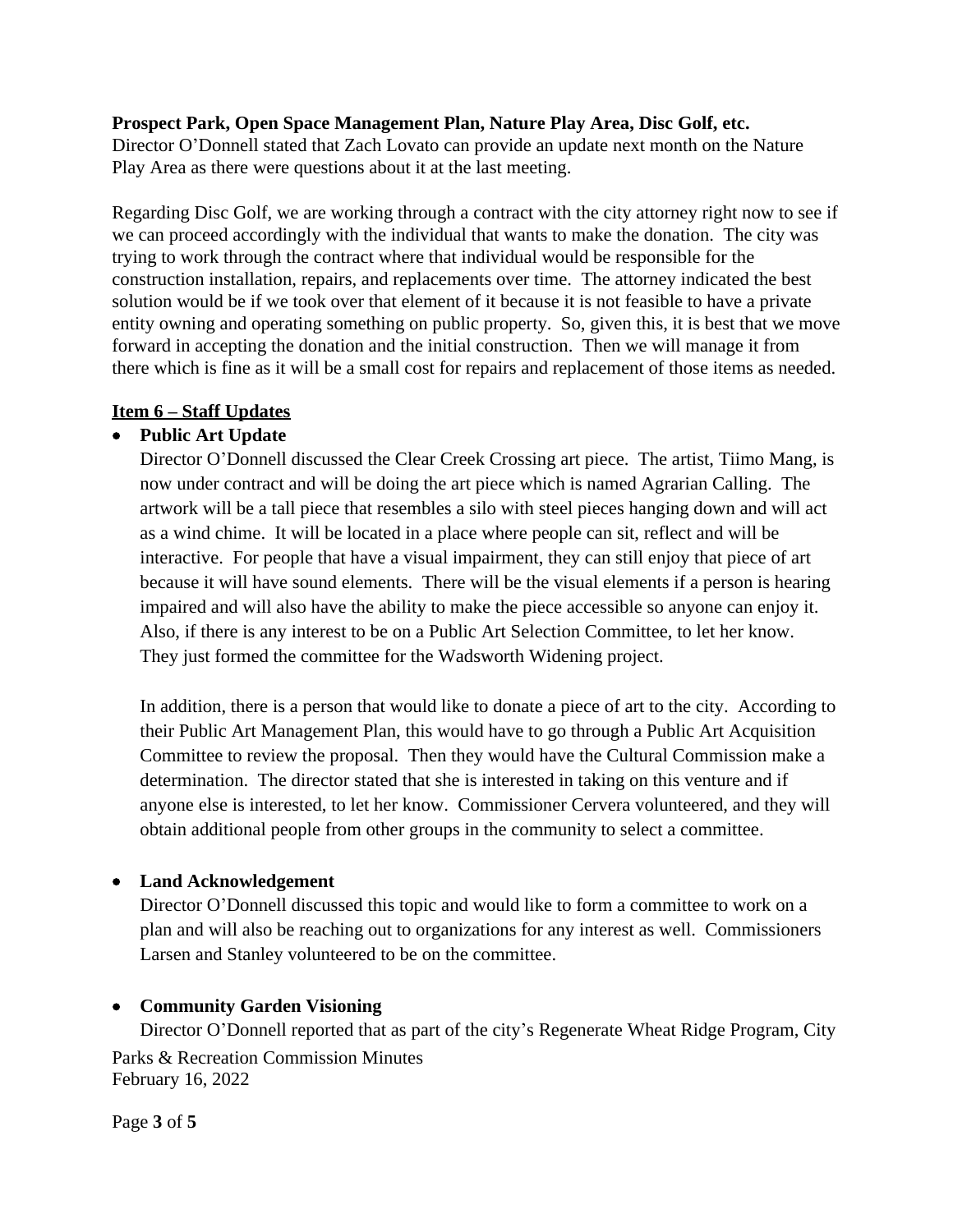Council Representative Amanda Weaver expressed her vision to have community gardening. So, there is a need to get some community members together to work on this. Especially after acquiring the Gray Street property, they are hoping to use that space for a community garden if that is what the community would like. For the overall vision for Wheat Ridge, it would make good use of that space and how we can incorporate the history of agriculture would be great from that perspective.

# **National Recreation & Park Association 30 Under 30**

Director O'Donnell stated that this association is a national organization and last year they nominated their staff person Brandon Altenburg for this as he does tremendous work for the community and the department. With that in mind, we are very pleased to announce that he was selected for this award. It is a great achievement, so please congratulate Brandon next time you see him. He will also provide some grant updates at our next meeting.

#### **Item 7 – Future Agenda Items**

# **School of Mines Project Summaries – March 2022**

Director O'Donnell stated that students from the School of Mines are working on some projects for the Parks and Recreation Department. They will be doing a presentation at next month's meeting for the commission.

 **Prospect Lake Water Quality** No updates were provided.

# **Item 8 – Commissioner Comments**

Commissioner Route: No comments.

Commissioner Larsen: No comments.

Commissioner Cervera: There were people working at Prospect Park, kind of surprised.

Commissioner Schilling: After talking to quite a few people, he stated with the dog park in mind at Fruitdale Park, there is a problem by the entrance, which is a big mud pit right now. Director O'Donnell will check on that issue. Also, can the city help facilitate the Neighborhood Watch Program by sending out notices to citizens to "clean up your yard." There are property owners with tons of trash in their yards and asked what can be done about getting all that cleaned up. Commissioner Larsen stated that Community Services can assist by contacting them.

Commissioner Stanley: Since I am volunteering for so many things, could you add me to the list for the community gardens since Happiness Gardens is right down the street from me. Also, if it is not too late, I would like to submit my comments for the strategic action plan.

Parks & Recreation Commission Minutes February 16, 2022

Page **4** of **5**